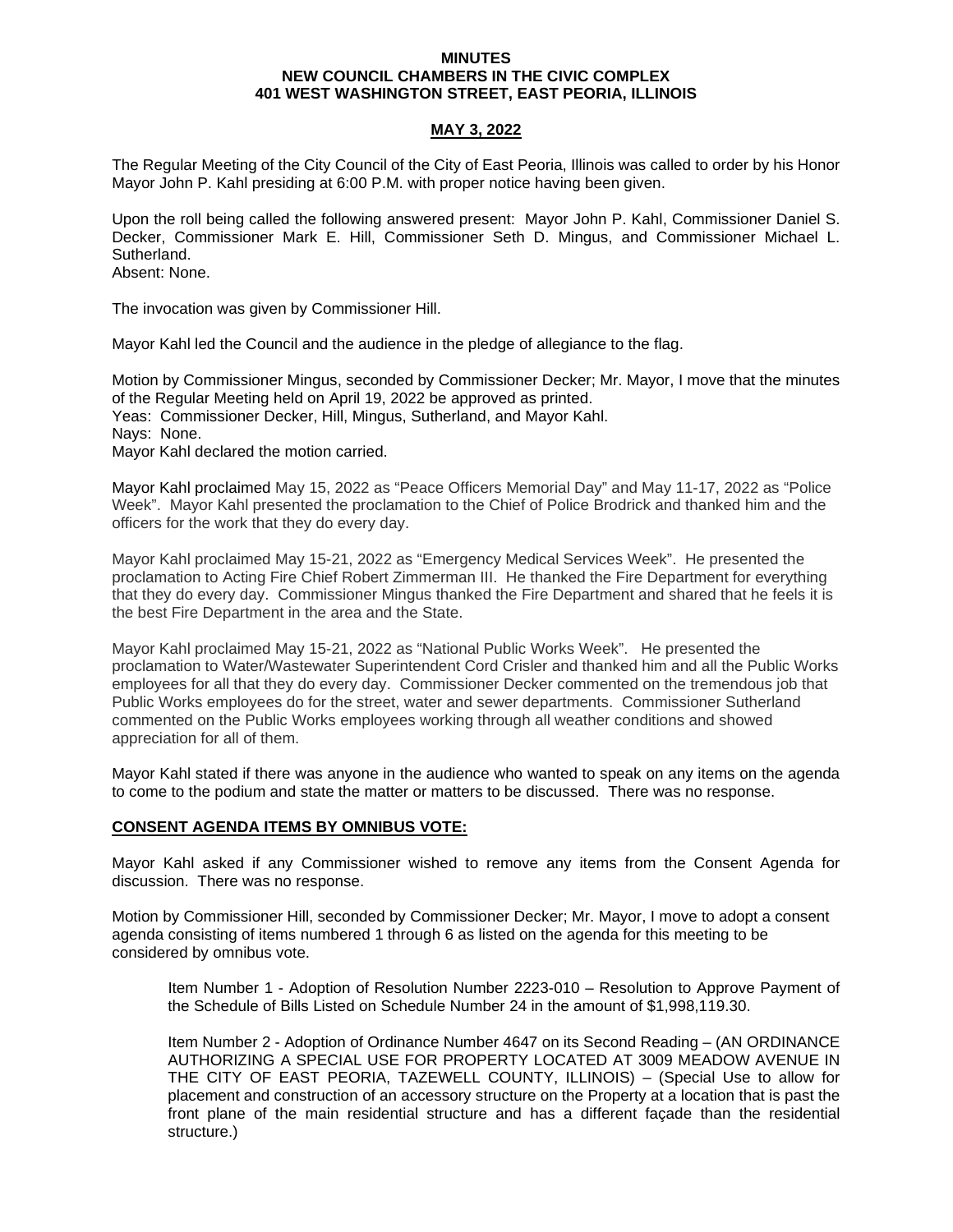Item Number 3 - Adoption of Resolution Number 2122-143 on its Second Reading - Resolution Approving Service Agreement with TWM, INC. for Assistance with the City's Geographical Information System (GIS System).

Item Number 4 - Adoption of Resolution Number 2122-146 on its Second Reading – Resolution approving the purchase of Twenty New Jet Ports for the East Port Marina from Sport Port.

Item Number 5 - Adoption of Resolution Number 2122-139 on its Second Reading - Resolution approving the purchase of a New Dump Truck for the Street Department from Henderson Products, Inc.

Item Number 6 - Adoption of Resolution Number 2122-140 on its Second Reading - Resolution approving the purchase of a new TYMCO Model 500x Regenerative Air Street Sweeper for the Street Department from TYMCO, INC.

Yeas: Commissioners Decker, Hill, Mingus, Sutherland, and Mayor Kahl. Nays: None. Mayor Kahl declared the motion carried.

Motion by Commissioner Hill, seconded by Commissioner Mingus; Mr. Mayor, I move you that Items numbered 1 through 6 listed on the Consent Agenda be hereby approved and adopted, the items numbered 2 through 6 having been read once by their title and having laid on the table for no less than one week for public inspection be adopted as presented.

Item Number 1 - Adoption of Resolution Number 2223-010 – Resolution to Approve Payment of the Schedule of Bills Listed on Schedule Number 24 in the amount of \$1,998,119.30. (Adopted by omnibus vote)

Item Number 2 - Adoption of Ordinance Number 4647 on its Second Reading – (AN ORDINANCE AUTHORIZING A SPECIAL USE FOR PROPERTY LOCATED AT 3009 MEADOW AVENUE IN THE CITY OF EAST PEORIA, TAZEWELL COUNTY, ILLINOIS) – (Special Use to allow for placement and construction of an accessory structure on the Property at a location that is past the front plane of the main residential structure and has a different façade than the residential structure.) (Adopted by omnibus vote)

Item Number 3 - Adoption of Resolution Number 2122-143 on its Second Reading - Resolution Approving Service Agreement with TWM, INC. for Assistance with the City's Geographical Information System (GIS System). (Adopted by omnibus vote)

Item Number 4 - Adoption of Resolution Number 2122-146 on its Second Reading – Resolution approving the purchase of Twenty New Jet Ports for the East Port Marina from Sport Port. (Adopted by omnibus vote)

Item Number 5 - Adoption of Resolution Number 2122-139 on its Second Reading - Resolution approving the purchase of a New Dump Truck for the Street Department from Henderson Products, Inc. (Adopted by omnibus vote)

Item Number 6 - Adoption of Resolution Number 2122-140 on its Second Reading - Resolution approving the purchase of a new TYMCO Model 500x Regenerative Air Street Sweeper for the Street Department from TYMCO, INC. (Adopted by omnibus vote)

Yeas: Commissioners Decker, Hill, Mingus, Sutherland, and Mayor Kahl. Nays: None. Mayor Kahl declared the motion carried and the items adopted by omnibus vote designation.

Motion by Commissioner Hill, seconded by Commissioner Decker; Mr. Mayor, I move you that Ordinance No. 4645, hereto attached, (AN ORDINANCE PROVIDING FOR THE SALE OF EXCESS CITY PROPERTY AT 307 ELMWOOD STREET IN THE CITY OF EAST PEORIA) having been read once by its title and having been laid on the table for no less than one week for public inspection, be adopted as presented.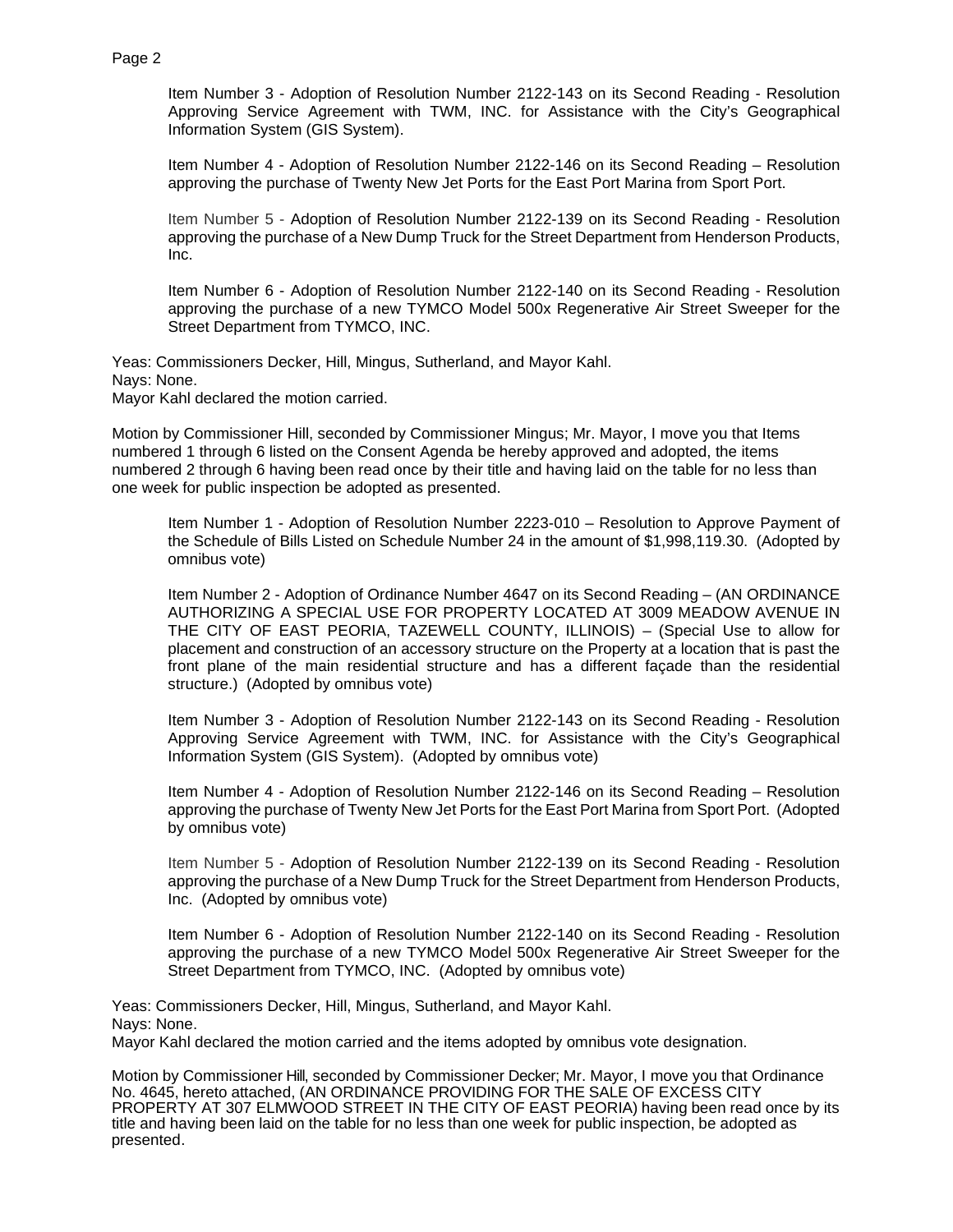Commissioner Hill explained that this is for the sale of city-owned property at 307 Elmwood Street in East Peoria. The City is selling the property to turn the property back to a better use. There is a house and a storage building on the property. The City received a full-priced offer of \$5,500 plus \$500 for closing costs.

Yeas: Commissioners Decker, Hill, Mingus, Sutherland, and Mayor Kahl. Nays: None

Mayor Kahl declared the motion carried and Ordinance No. 4645 be adopted as presented.

Motion by Commissioner Hill, seconded by Commissioner Mingus; Mr. Mayor, I move you that Ordinance No. 4646, hereto attached, (AN ORDINANCE PROVIDING FOR THE SALE OF EXCESS CITY PROPERTY AT 112 KENNEDY COURT IN THE CITY OF EAST PEORIA) having been read once by its title and having been laid on the table for no less than one week for public inspection, be adopted as presented.

Commissioner Hill explained that this sale includes the same buyer as 307 Elmwood Street, and this sale amount meets the minimum requirement of 80% of the assessed value of the property at \$13,000. The buyer will also pay \$500 in closing costs.

Yeas: Commissioners Decker, Hill, Mingus, Sutherland, and Mayor Kahl. Nays: None Mayor Kahl declared the motion carried and Ordinance No. 4646 be adopted as presented.

Motion by Commissioner Hill, seconded by Commissioner Decker; Mr. Mayor, I move you that Ordinance No. 4648, hereto attached, (AN ORDINANCE PROVIDING FOR THE VACATION OF A PORTION OF CHESTNUT DRIVE RIGHT-OF-WAY) having been read once by its title and having been laid on the table for no less than one week for public inspection, be adopted as presented.

Commissioner Hill explained that this ordinance along with the next two ordinances go together. He explained that Mr. and Mrs. Overcash are requesting the vacations or right-of-way and the right-of-way dedication in order to create an entrance off of Cimmeron Drive for their property to run an event center. There were some neighbor complaints with one being that the access to the property be from Cimmeron Drive instead of off of Chestnut Drive. This and the next two ordinances relate to this access. The second ordinance, Ordinance Number 4649 relates to property between Mr. and Mrs. Overcash's property and a neighbor's property that is being split between the Mr. and Mrs. Overcash and the neighbor. These two ordinances deal with vacation of portions of right-of-way, and there is a small acceptance of property for right-of-way dedication. Mr. and Mrs. Overcash were given a Cimmeron Street address so that the property will be accessed from Cimmeron Drive.

Yeas: Commissioners Decker, Hill, Mingus, Sutherland, and Mayor Kahl. Nays: None

Mayor Kahl declared the motion carried and Ordinance No. 4648 be adopted as presented.

Motion by Commissioner Hill, seconded by Commissioner Decker; Mr. Mayor, I move you that Ordinance No. 4649, hereto attached, (AN ORDINANCE PROVIDING FOR THE VACATION OF A PORTION OF ARROWHEAD LANE RIGHT-OF-WAY) having been read once by its title and having been laid on the table for no less than one week for public inspection, be adopted as presented.

Commissioner Hill explained that this property is adjacent to the last residential property and the parking lot of the Overcash property.

Yeas: Commissioners Decker, Hill, Mingus, Sutherland, and Mayor Kahl. Nays: None Mayor Kahl declared the motion carried and Ordinance No. 4649 be adopted as presented.

Motion by Commissioner Hill, seconded by Commissioner Mingus; Mr. Mayor, I move you that Ordinance No. 4650, hereto attached, (AN ORDINANCE PROVIDING FOR ACCEPTANCE OF RIGHT-OF-WAY DEDICATION FOR ADDITION TO CITY RIGHT-OF-WAY FOR CHESTNUT DRIVE) having been read once by its title and having been laid on the table for no less than one week for public inspection, be adopted as presented.

Commissioner Hill explained that this ordinance is for the right-of-way dedication to support the turnaround at the end of the street to separate the parking lot from the roadway.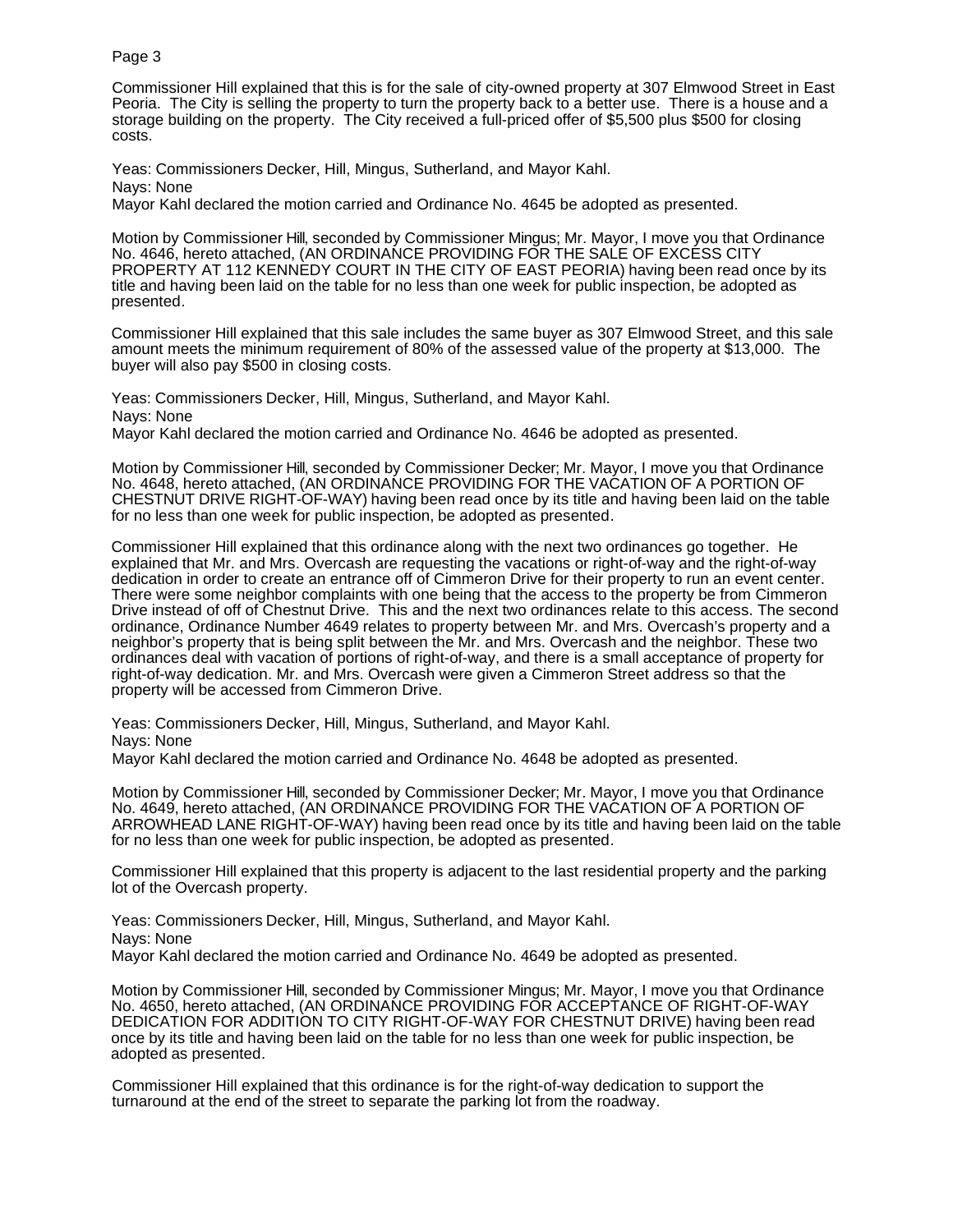Yeas: Commissioners Decker, Hill, Mingus, Sutherland, and Mayor Kahl. Nays: None Mayor Kahl declared the motion carried and Ordinance No. 4650 be adopted as presented.

Resolution No. 2223-004 by Commissioner Decker, seconded by Commissioner Mingus; BE IT RESOLVED BY THE COUNCIL OF THE CITY OF EAST PEORIA, ILLINOIS that Resolution No. 2223- 004, hereto attached, a Resolution Approving 2022 Street Maintenance Program Contracts for Sealcoating, Heat Scarification, Spray Patching, Fog Coating Work, and Engineering Services Associated with said Program, be approved. Mr. Mayor, I move you that this Resolution No. 2223-004 be accepted on its first reading as read by its title, and be laid on the table for no less than one week for public inspection.

Commissioner Decker explained that this resolution supports part of the spending for the street maintenance program this year and that the resolution is approving R.A. Cullinan & Son, Inc. for Sealcoating in the amount of \$360,667.54; American Asphalt Surface Recycling, Inc. for Heat Scarification in the amount of \$435,823.80; D&D Pavement Solutions for Spray Patching in the amount of \$87,685.00; and Porter Brothers for Fog Coating in the amount of \$70,410.05. These projects are using Motor Fuel Tax funds and there are other projects. He looks forward to this and coming years to see improvements in streets.

Mayor Kahl thanked Patrick Meyer. He explained that the bid amounts are a little bit above and beyond what was allocated from MFT funds due to increases in the bids that came back. However, the bid amounts were not as much as anticipated that they might be.

Yeas: Commissioners Decker, Hill, Mingus, Sutherland, and Mayor Kahl.

Nays: None.

Mayor Kahl declared the motion carried.

Resolution No. 2223-007 by Commissioner Decker; WHEREAS, the City Council of the City of East Peoria, Illinois (the "City"), has taken action to submit a competitive public infrastructure application under the STBG program administered by Tri-Count Planning (formerly PPUATS); and

WHEREAS, the City has identified the project to resurface and improve East Grange Road as an important and necessary infrastructure project for City (the "Project"), and the Project is "shovel ready" and awaiting the necessary funding; and

WHEREAS, receipt of STBG funds is essential to allow the City to undertake the Project to resurface Grange Road from Centennial Drive to US 24, which is projected to cost an estimated \$4,246,000 at the projected time of construction in 2026; and

WHEREAS, criteria under the STBG program are such that financial participation by the City of 30% of the project costs, as the grantee, is required in conjunction with these funds; and

WHEREAS, it is projected the match required from the City will be approximately \$1,300,000 at the projected time of construction; and

WHEREAS, the City has certain monies allocated for the project with cash on hand, as needed;

NOW, THEREFORE, BE IT RESOLVED BY THE COUNCIL OF THE CITY OF EAST PEORIA, TAZEWELL COUNTY, ILLINOIS, THAT the City does hereby commit funds of at least thirty percent of the total project cost from the City's motor fuel tax proceeds for use in conjunction with a STBG program.

Motion by Commissioner Decker, seconded by Commissioner Sutherland; Mr. Mayor, I move that Resolution No. 2223-007 be adopted as presented.

Commissioner Decker commented on the resolution and explained that this is a Tri-County Planning project grant. Tri-County Planning is all the local communities that come together to submit projects to be constructed later on. Although it is an expensive project, if the grant is approved the City will only have cover at least 30% of the project's construction costs. He thinks that the City should do the project correctly, and it is in the best interests of the City to utilize Tri-County Planning funds to help manage the projects that are in our community. He commented on this being a necessary project. The grants are for projects that are of regional significance. Much of the benefit will be seen by Washington residents who also use the roadway. There are Tri-County Planning projects in other communities that we use as well.

Mayor Kahl explained that this is the city's commitment to the project. This was one of seven projects that they have received. This is not a guarantee for monies.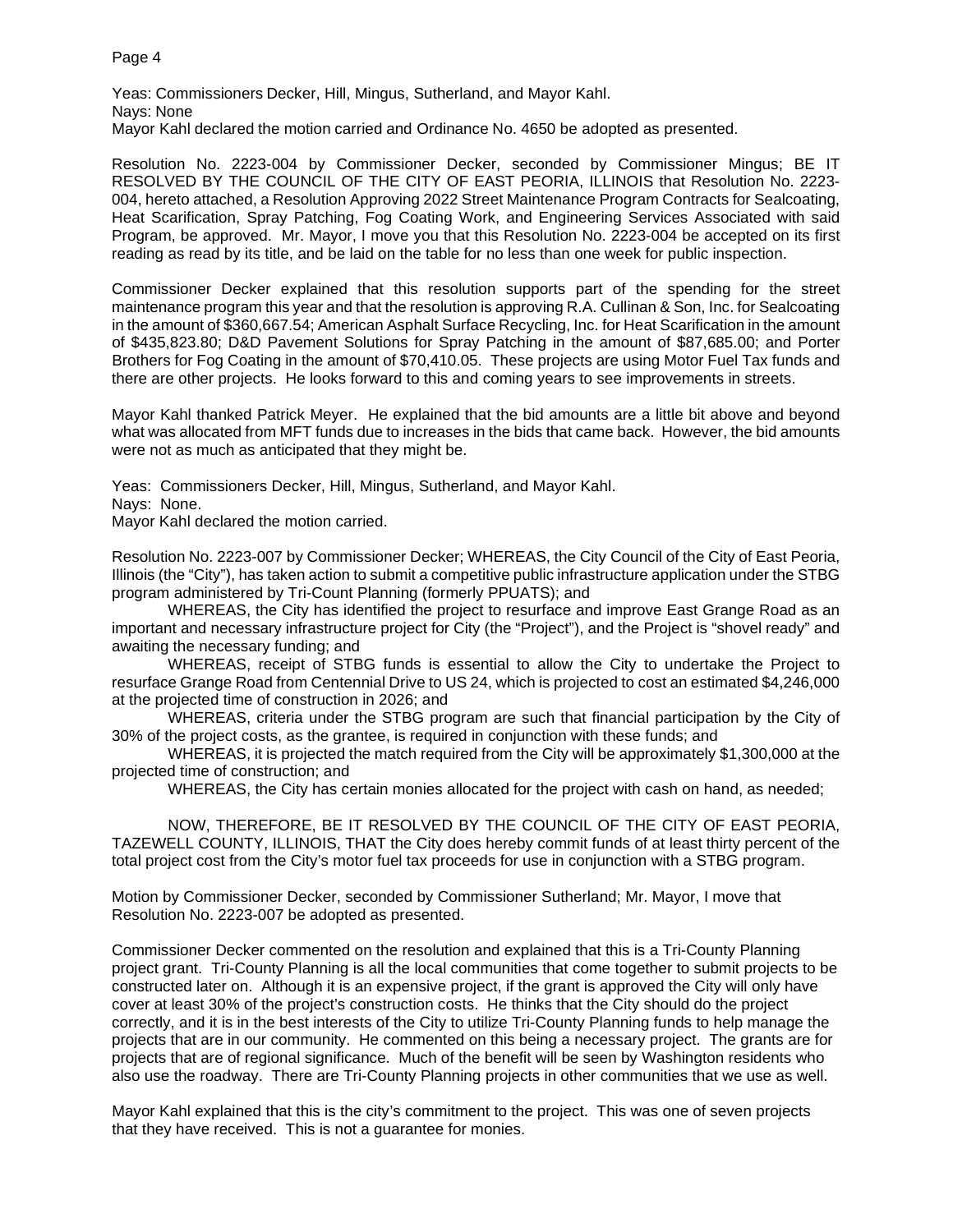Commissioner Hill commented on state of the roadway and that this will be a great improvement to the road.

Commissioner Mingus agreed with the need for repair of the road and will support the resolution.

Yeas: Commissioners Decker, Hill, Mingus, Sutherland, and Mayor Kahl. Nays: None. Mayor Kahl declared the motion carried and Resolution No. 2223-007 be duly adopted as presented.

Resolution No. 2223-001 by Commissioner Sutherland, seconded by Commissioner Decker; BE IT RESOLVED BY THE COUNCIL OF THE CITY OF EAST PEORIA, ILLINOIS that Resolution No. 2223- 001, hereto attached, a Resolution approving the Cooper Park Lift Station Controls Upgrade Project by Concentric Integration in the amount of \$67,240.00, be approved. Mr. Mayor, I move you that this Resolution No. 2223-001 be accepted on its first reading as read by its title, and be laid on the table for no less than one week for public inspection.

Commissioner Sutherland explained that this for the technology for controls and automation at the lift station that will create more efficiency. Superintendent of Water/Wastewater Cord Crisler explained that the current technology being used at the lift station is out of date. This technology change will update the technology and allow for remote access and monitoring. It will also allow them to reverse the motor if there is a blockage of items such as flushable wipes.

Commissioner Hill commented on the security of the system. Superintendent Crisler explained that Heart Technologies has been working with them on the project to help ensure security measures for the system.

Commissioners Decker, Hill, Mingus, Sutherland, and Mayor Kahl. Nays: None. Mayor Kahl declared the motion carried.

Resolution No. 2223-002 by Commissioner Sutherland, seconded by Commissioner Mingus; BE IT RESOLVED BY THE COUNCIL OF THE CITY OF EAST PEORIA, ILLINOIS that Resolution No. 2223- 002, hereto attached, a Resolution approving the Little Oakwood Lift Station Controls Upgrade Project by Concentric Integration in the amount of \$55,130.00, be approved. Mr. Mayor, I move you that this Resolution No. 2223-002 be accepted on its first reading as read by its title, and be laid on the table for no less than one week for public inspection.

Commissioner Sutherland commented on having issues with pumps on Oakwood Road. Superintendent Crisler explained that this technology is like the technology discussed for Resolution Number 2223-001. The technology will allow for remote access to the system and monitoring of the system. He is happy with the direction that we are going and making the process more efficient.

Yeas: Commissioners Decker, Hill, Mingus, Sutherland, and Mayor Kahl. Nays: None. Mayor Kahl declared the motion carried.

Resolution No. 2223-003 by Commissioner Sutherland, seconded by Commissioner Decker; BE IT RESOLVED BY THE COUNCIL OF THE CITY OF EAST PEORIA, ILLINOIS that Resolution No. 2223- 003, hereto attached, a Resolution approving the Water Treatment SCADA System Upgrade Phase 2 Project by Concentric Integration in the amount of \$517,640.00, be approved. Mr. Mayor, I move you that this Resolution No. 2223-003 be accepted on its first reading as read by its title, and be laid on the table for no less than one week for public inspection.

Commissioner Sutherland commented on this being more technology the Department, and this technology being a budgeted item. Mayor Kahl explained that this project is in the 5-Year Capital Plan.

Superintendent Crisler explained that this is second year of the project, and the project will get all the water plants on the same software to help make the plants operate more efficiently. He explained that this portion of the project has a larger cost and that the next portion of the project should not be as much. Once the next and final portion of the project is completed the process will be fully automated. The technology also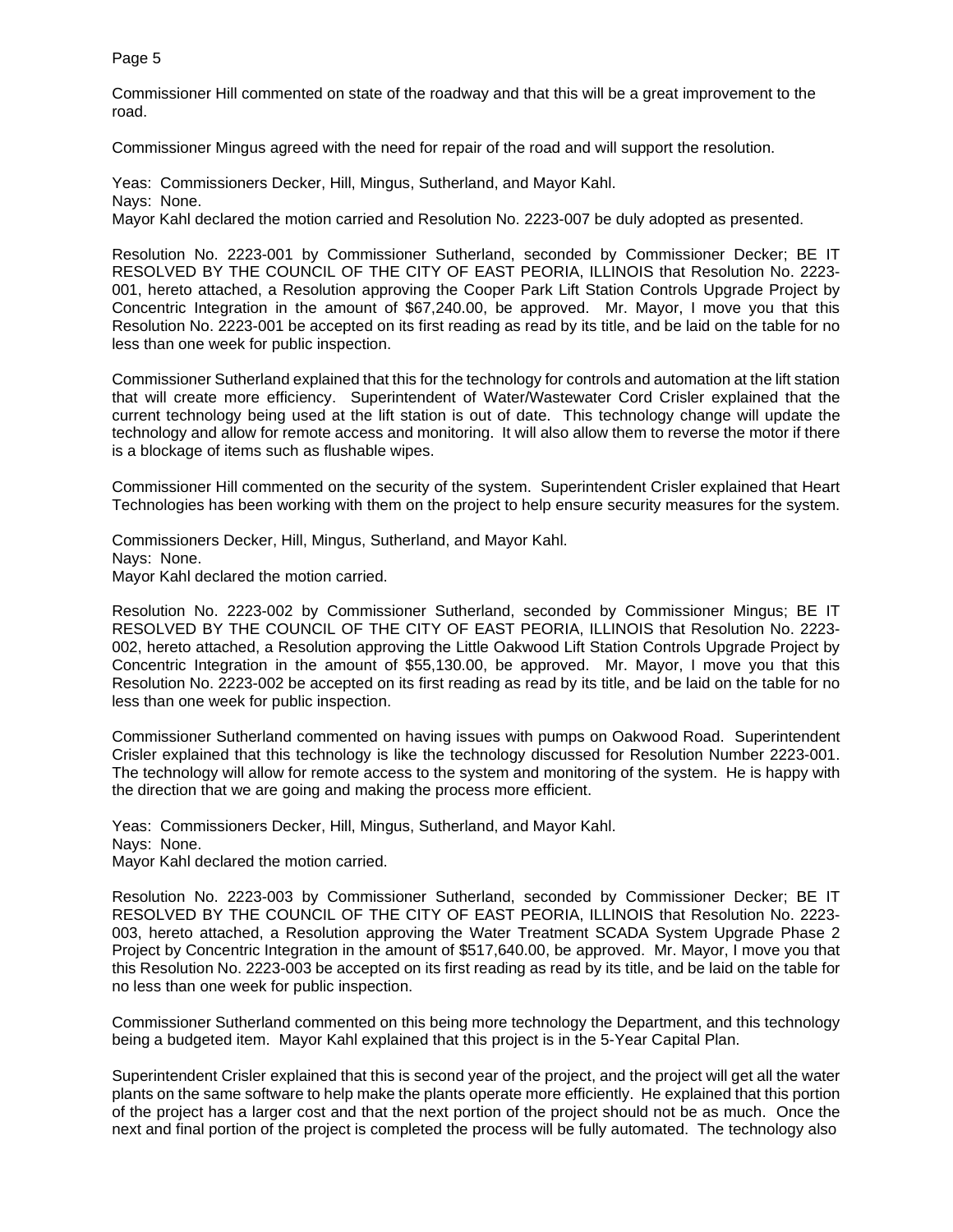allows for (1) the data to be compared and analyzed; (2) system reliability; and (3) better quality of life for the plant operators.

Commissioner Sutherland explained that there will be another video that will explain the wastewater treatment.

Yeas: Commissioners Decker, Hill, Mingus, Sutherland, and Mayor Kahl. Nays: None. Mayor Kahl declared the motion carried.

Resolution No. 2223-005 by Commissioner Sutherland, seconded by Commissioner Mingus; BE IT RESOLVED BY THE COUNCIL OF THE CITY OF EAST PEORIA, ILLINOIS that Resolution No. 2223- 005, hereto attached, a Resolution accepting the Low Bid from Municipal Well and Pump for Well Number 15 Pump/Motor Replacement and Well Rehabilitation Project, be approved. Mr. Mayor, I move you that this Resolution No. 2223-005 be accepted on its first reading as read by its title, and be laid on the table for no less than one week for public inspection.

Commissioner Sutherland asked about the water filling station located by Public Works being down while the construction of the new building is going on. Superintendent Crisler explained that the water filling station was still closed while the construction of the building is going on; however, the other two water filling stations are open.

Commissioner Sutherland and Superintendent Crisler explained that there was a well that went down and needs to get back in service. The bid from Municipal Well and Pump was the most competitive bid for the project.

Yeas: Commissioners Decker, Hill, Mingus, Sutherland, and Mayor Kahl.

Nays: None.

Mayor Kahl declared the motion carried.

Resolution No. 2223-006 by Commissioner Mingus; WHEREAS, Fire Chief John Knapp has submitted his resignation for retirement purposes and retired early in late February 2022 using benefit time until his retirement date; and

WHEREAS, Robert Zimmerman III was appointed to Acting Fire Chief of the East Peoria Fire Department in late February 2022 following Chief Knapp's last day of active service with the City; and

WHEREAS, it is in the best interests of the City to appoint Robert Zimmerman III to the office of Fire Chief of the East Peoria Fire Department;

NOW, THEREFORE, BE IT RESOLVED BY THE COUNCIL OF THE CITY OF EAST PEORIA, TAZEWELL COUNTY, ILLINOIS, THAT Robert Zimmerman III is hereby appointed to the office of Fire Chief of the East Peoria Fire Department effective May 9, 2022 at a base salary of \$129,626.02 per year and annual uniform allowance of \$825.00.

Motion by Commissioner Mingus, seconded by Commissioner Sutherland; Mr. Mayor, I move that Resolution No. 2223-006 be adopted as presented.

Commissioner Mingus explained that the resolution is to appoint Robert Zimmerman as Fire Chief, and he will be sworn in May 9 at 9:00 am. He congratulated Robert Zimmerman and explained that he is the youngest Fire Chief East Peoria has had.

Commissioner Decker explained that he feels that Robert Zimmerman will do a great job as Chief; however, he explained that he would be abstaining from voting due to his employment with the City.

Yeas: Commissioners Hill, Mingus, Sutherland, and Mayor Kahl.

Nays: None.

Abstain: Commissioner Decker.

Mayor Kahl declared the motion carried and Resolution No. 2223-006 be duly adopted as presented.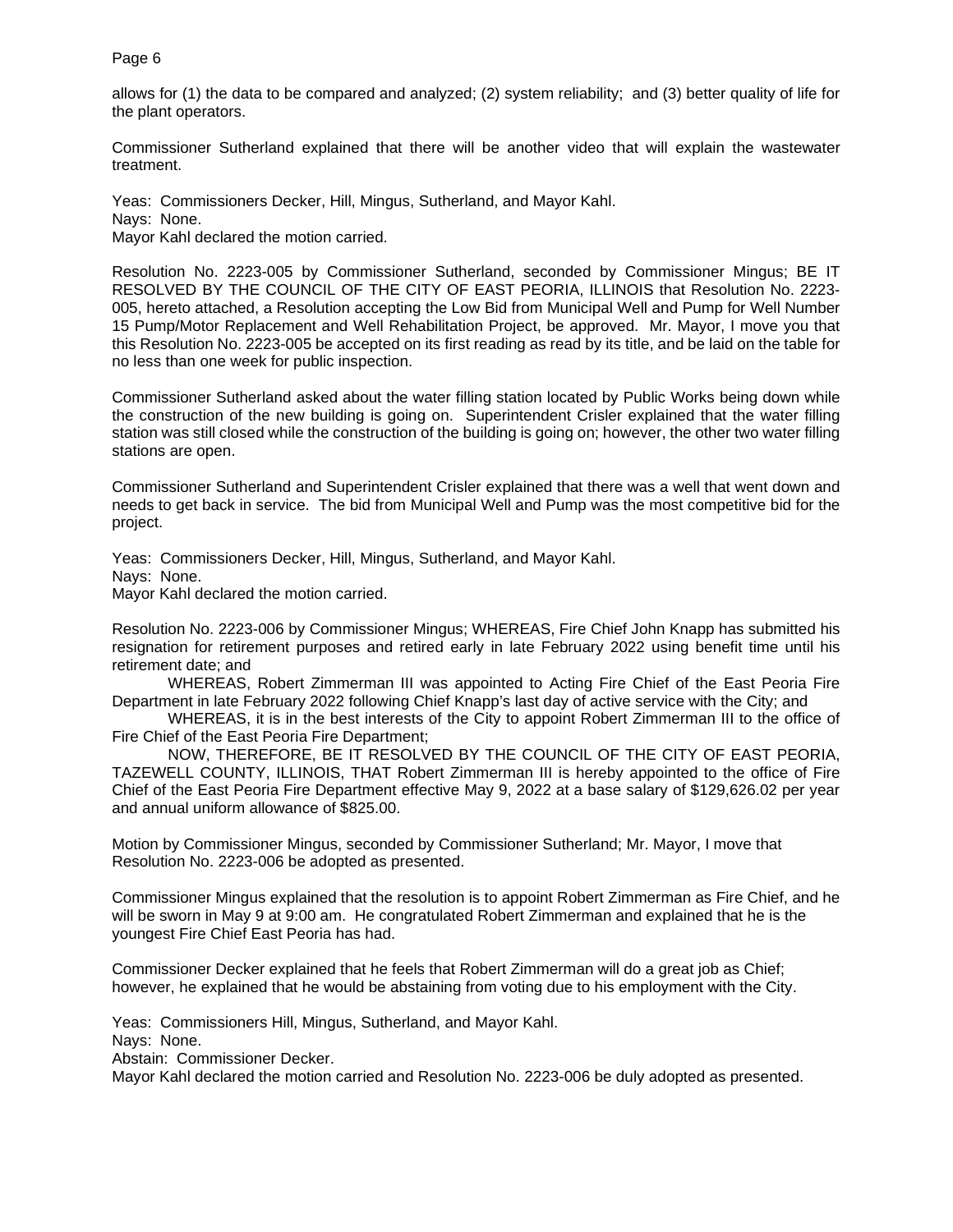Resolution No. 2223-008 by Commissioner Mingus, seconded by Commissioner Decker; BE IT RESOLVED BY THE COUNCIL OF THE CITY OF EAST PEORIA, ILLINOIS that Resolution No. 2223- 008, hereto attached, a Resolution approving the Purchase of New Turnout Gear for the Fire Department from Municipal Emergency Services, be approved. Mr. Mayor, I move you that this Resolution No. 2223- 008 be accepted on its first reading as read by its title, and be laid on the table for no less than one week for public inspection.

Commissioner Mingus explained that the resolution is approving the purchase of turnout gear for four new firefighters and four current firefighters.

Yeas: Commissioners Decker, Hill, Mingus, Sutherland, and Mayor Kahl. Nays: None. Mayor Kahl declared the motion carried.

Resolution No. 2223-009 by Commissioner Mingus, seconded by Commissioner Decker; BE IT RESOLVED BY THE COUNCIL OF THE CITY OF EAST PEORIA, ILLINOIS that Resolution No. 2223- 009, hereto attached, a Resolution approving Proposal from Flock Safety for the Automatic License Plate Reader Technology Project., be approved. Mr. Mayor, I move you that this Resolution No. 2223-009 be accepted on its first reading as read by its title, and be laid on the table for no less than one week for public inspection.

Commissioner Mingus explained that this is for automatic license plate reader technology. Chief of Police Brodrick explained that it is a tool for investigations and to start the investigation right away. It is a tool that has been in existence throughout the state and has been helpful in Peoria. The City will mirror the same policy that Peoria uses.

Mayor Kahl explained that the funds for this were secured through Senator Koehler. The City is utilizing part of those funds for this project. The initial cost is \$48,850 with is a recurring fee of \$40,000 annually. Other municipalities around the City use this technology as well. There is a policy that was implemented for Peoria and the City will mirror that policy. He feels that this technology will benefit the region.

Yeas: Commissioners Decker, Hill, Mingus, Sutherland, and Mayor Kahl. Nays: None.

Mayor Kahl declared the motion carried.

Resolution No. 2223-011 by Commissioner Mingus; WHEREAS, a vacancy exists on the East Peoria Police Pension Fund Board; and

WHEREAS, the Honorable Mayor John P. Kahl has recommended the appointment of Deputy Chief of Police David Horn to fill the vacancy on the East Peoria Police Pension Fund Board;

NOW, THEREFORE, BE IT RESOLVED BY THE COUNCIL OF THE CITY OF EAST PEORIA, ILLINOIS, THAT the appointment by Mayor John P. Kahl of David Horn to the East Peoria Police Pension Fund Board to fill the vacancy for a term beginning May 1, 2022 and ending April 30, 2024. AND THAT THIS RESOLUTION NO. 2223-011 BE ADOPTED AS PRESENTED.

Motion by Commissioner Mingus, seconded by Commissioner Hill; Mr. Mayor, I move that Resolution No. 2223-011 be adopted as presented.

Commissioner Mingus explained that the resolution appoints Deputy Chief of Police Horn to the Police Pension Fund Board. Mayor Kahl thanked Deputy Chief Horn for his willingness to serve.

Yeas: Commissioners Decker, Hill, Mingus, Sutherland, and Mayor Kahl. Nays: None.

Mayor Kahl declared the motion carried and Resolution No. 2223-011 be duly adopted as presented.

Mayor Kahl stated if there was anyone in the audience who wanted to speak on any items not on the agenda to come to the podium state the matter or matters to be discussed.

Acting Fire Chief Zimmerman stepped up to the podium and explained that he is excited to serve as Fire Chief and that it is an honor to serve. He asked those interested in being a Firefighter to submit applications and if there are any questions to contact Central House.